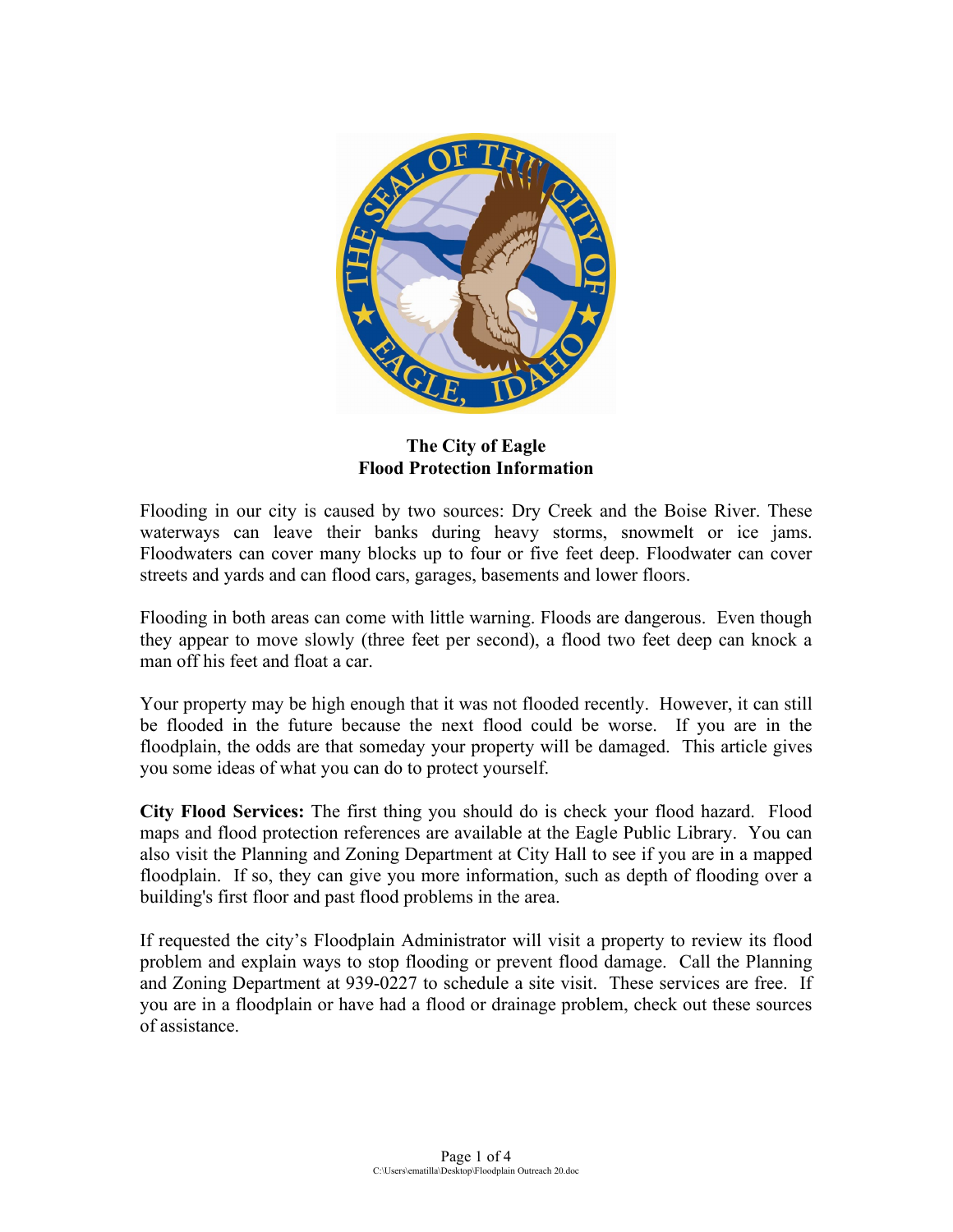**What You Can Do:** Several of the City's efforts depend on your cooperation and assistance. Here is how you can help:

## **Drainage:**

- Do not dump or throw anything into the ditches or streams. Even grass clippings and branches can accumulate and plug the channels. A plugged channel cannot carry water and when it rains the water has to go somewhere. Every piece of trash contributes to flooding.
- If your property is next to a ditch or stream, please do your part and keep the banks clear of brush and debris.
- If you see dumping or debris in the ditches or streams, contact the Sheriff's Office at 938-2260.

## **Permits:**

- Always check with the Building Department before you build on, alter, regrade, or fill on your property. A permit may be needed to ensure that projects do not cause problems on other properties.
- If you see building or filling without a City permit sign posed, contact the Building Dept. at 489-8730 or the Planning and Zoning Dept at 939-0227.

Check out the following information on floodproofing, flood insurance and flood safety.

**Floodproofing:** There are several different ways to protect a building from flood damage. One way is to keep the water away by regrading your lot or building a small floodwall or earthen berm. These methods work if your lot is large enough, if flooding is not too deep, and if your property is not in the floodway. The Building Department can provide this information.

Another approach is to make you walls waterproof and place watertight closures over the doorways. This method is not recommended for houses with basements or if water will get over two feet deep.

Many houses, even those not in the floodplain, have sewers that back up into the basement during heavy rains. A plug or standpipe can stop this if the water doesn't get more than one or two feet deep. They can be purchased at a hardware store for under \$25. For deeper sewer backup flooding, talk to a plumber about overhead sewers or a backup valve.

These measures are called floodproofing or retrofitting. More information is available at the Eagle Public Library. *Important Note:* Any alteration to your building or land requires a permit from the Building Department. Even regrading or filling in the floodplain requires a permit.

Advances have been made in foundation venting. Crawl space venting can be retrofitted to allow the free passage of water under the building. In many instances premiums for flood insurance policies can be reduced with this type of system. Please contact the City for more detailed information.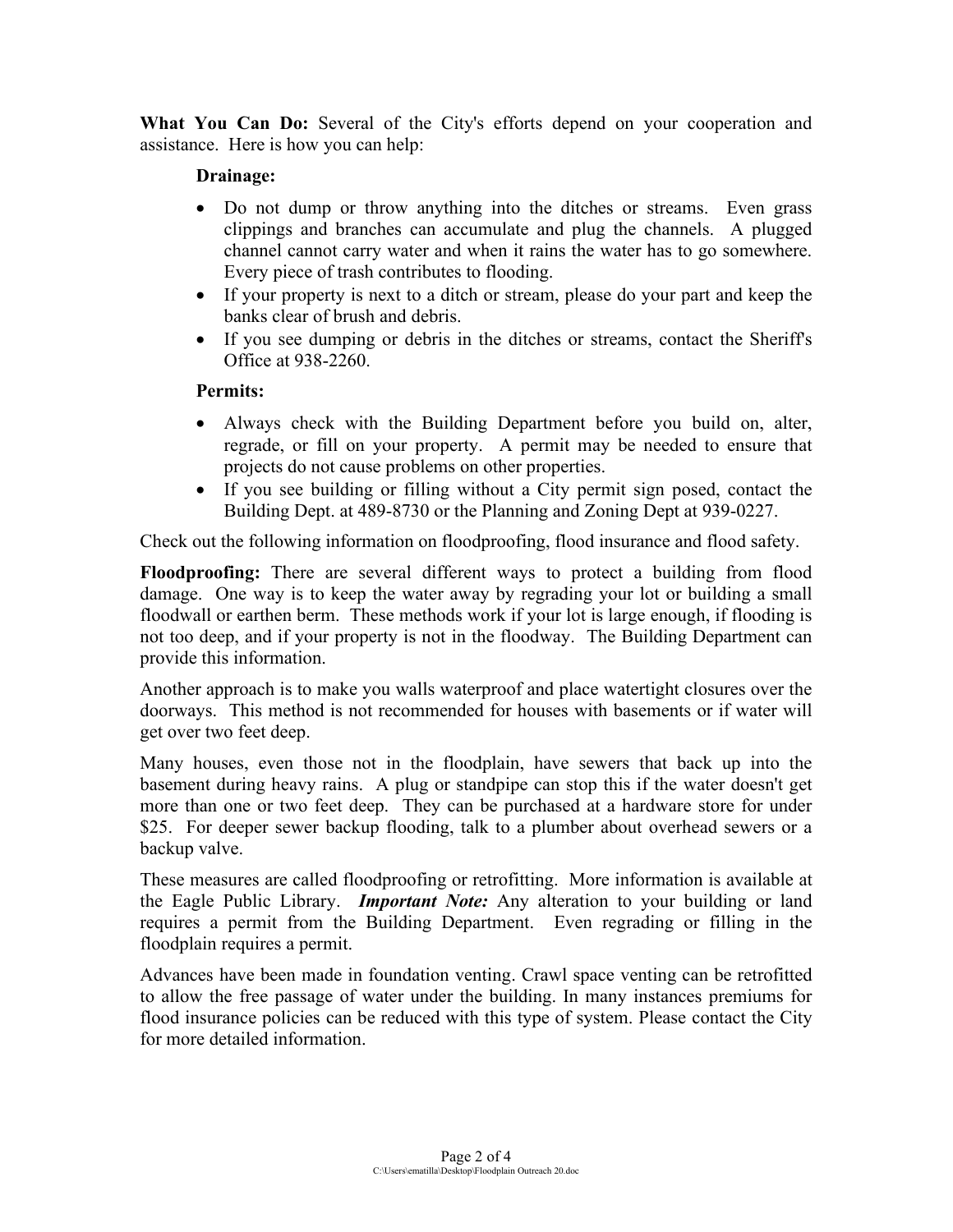If you know a flood is coming, you should shut off the gas and electricity and move valuable contents upstairs. It is unlikely you will get much warning, so a detailed checklist prepared in advance would help ensure that you don't forget anything.

**Flood Insurance:** If you don't have flood insurance, talk to your insurance agent. Homeowner's insurance policies do not cover damage from floods. However, because Eagle participated in the National Flood Insurance Program, you can purchase a separate flood insurance policy. This insurance is backed up by the Federal government and is available to everyone, even for properties that have been flooded.

Some people have purchased flood insurance because the bank required it when they got a mortgage or home improvement loan. Usually these policies just cover the building's structure and not the contents. During the kind of flooding that happens in Eagle, there is usually more damage to the furniture and contents than there is to the structure.

The number of flood insurance policies in Eagle has been on the rise due to the high water period in May of 2017. If you are covered, check out the amount and make sure you have contents coverage. Remember: Even if the last flood missed you or you have done some floodproofing, the next flood could be worse. Flood insurance covers all surface floods.

## **About the National Flood Insurance Program (NFIP)**

- Established by Congress in 1968
- Identifies and maps flood-prone communities
- Requires that communities adopt and enforce floodplain management regulations
- Provides Flood Insurance
- Insurance is available through insurance agents and participating NFIP insurance companies
- 4.8 million policyholders nationwide
- Over 20,000 participating communities nationwide

## **Flood Safety**

Do not walk through flowing water. Drowning is the number one cause of flood deaths, mostly during flash floods. Currents can be deceptive; six inches of moving water can knock you off your feet. If you walk in standing water, use a pole or stick to ensure that the ground is still there.

Do not drive through a flooded area. More people drown in their cars than anywhere else. Do not drive around road barriers; the road or bridge may be washed out.

Stay away from power lines and electrical wires: The number two-flood killer after drowning is electrocution. Electrical current can travel through water. Report downed power lines to Idaho Power Company or the City emergency management office.

Have your electricity turned off by the Power Company: Some appliances, such as television sets, keep electrical charges even after they have been unplugged. Don't use appliances or motors that have gotten wet unless they have been taken apart, cleaned, and dried.

Look out for animals, especially snakes: Small animals that have been flooded out of their homes may seek shelter in yours. Use a pole or stick to poke and turn things over and scare away small animals.